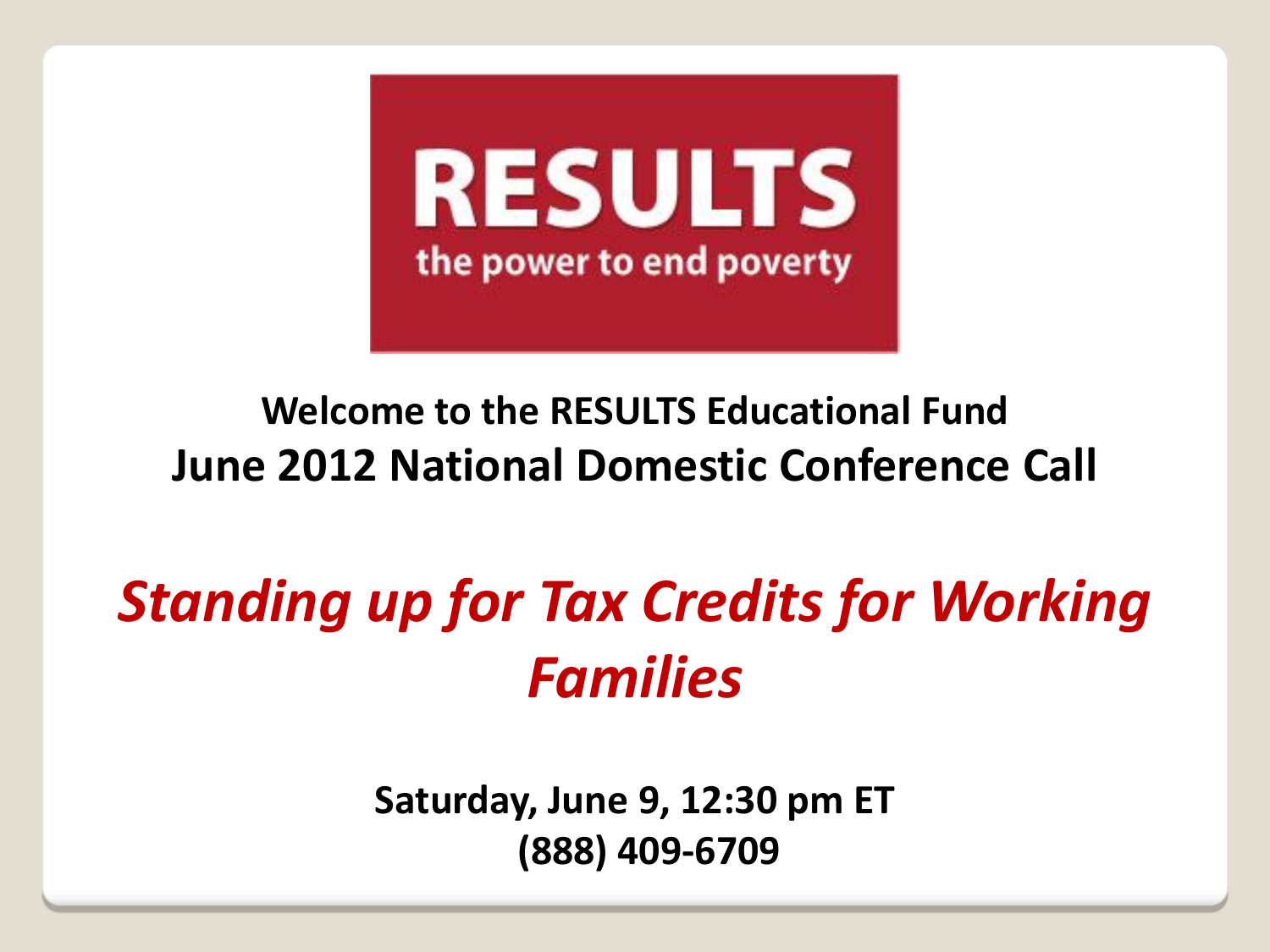

## **Introduction**

2

A number of key provisions in of the [Earned](http://www.results.org/issues/us_poverty_campaigns/economic_opportunity_for_all/earned_income_tax_credit/)  [Income Tax Credit](http://www.results.org/issues/us_poverty_campaigns/economic_opportunity_for_all/earned_income_tax_credit/) and [Child Tax Credit w](http://www.results.org/issues/us_poverty_campaigns/economic_opportunity_for_all/child_tax_credit/)ill be expiring a the end of the year. Let's remind our elected officials why these credits are so important! Why it matters: Julie Heck from Iowa's story: [http://halfinten.org/stories/julies-story-about](http://halfinten.org/stories/julies-story-about-eitc/)[eitc/](http://halfinten.org/stories/julies-story-about-eitc/) .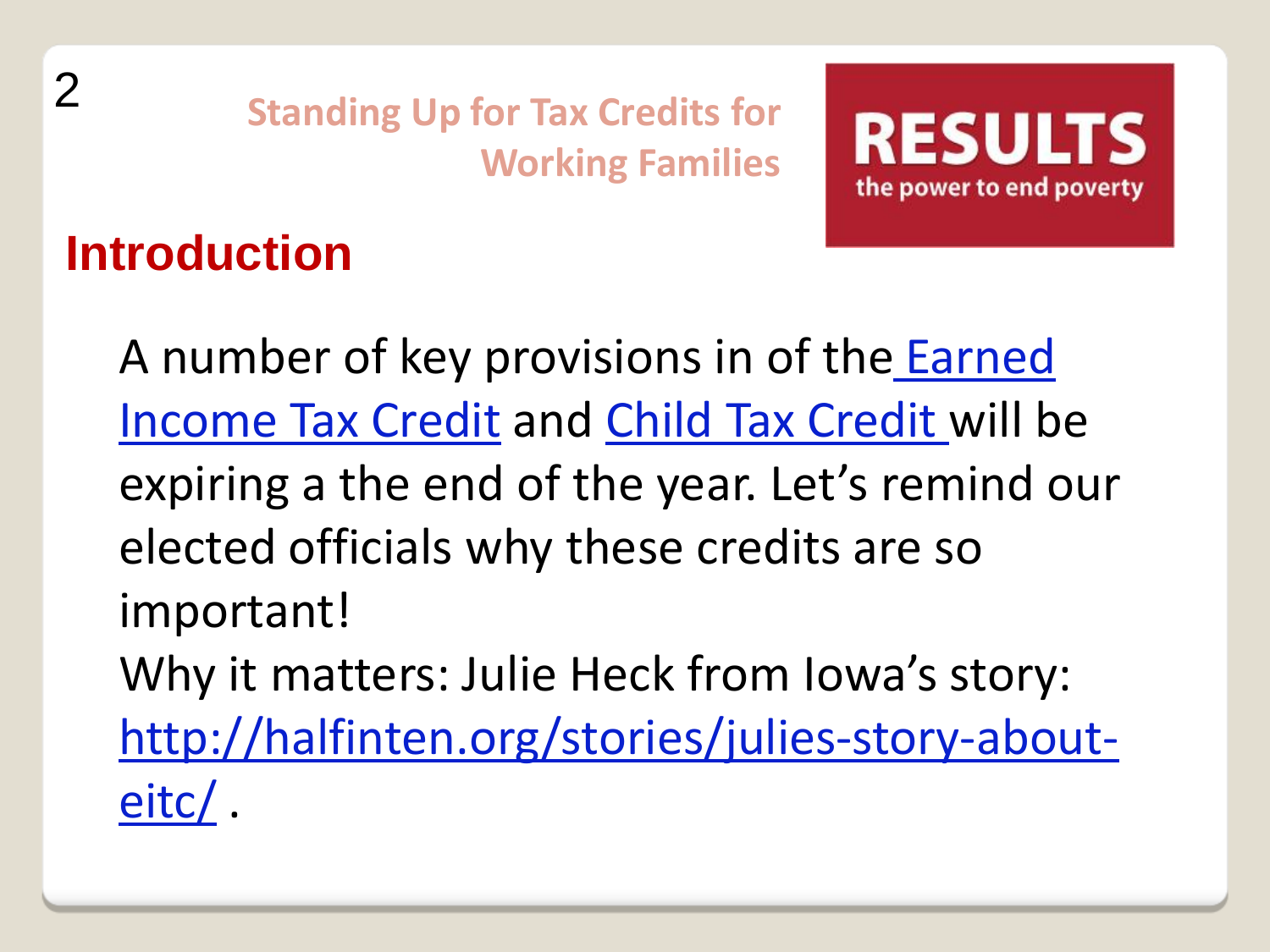



3

**Guest Speaker: Debbie Stein**  *Tax Policies for Working Families & Vice President, Hatcher Group*

#### **Tax Credits for Working Families**

- [www.taxcreditsforworkingfamilies.org](http://www.taxcreditsforworkingfamilies.org/) (includes blog, RSS feed) managed by The Hatcher Group
- $\triangleright$  Support advocacy around four credits: EITC, Child and Dependent Care Tax Credit, Child Tax Credit, and Property Tax Circuit Breakers
- Support advocacy at federal and state levels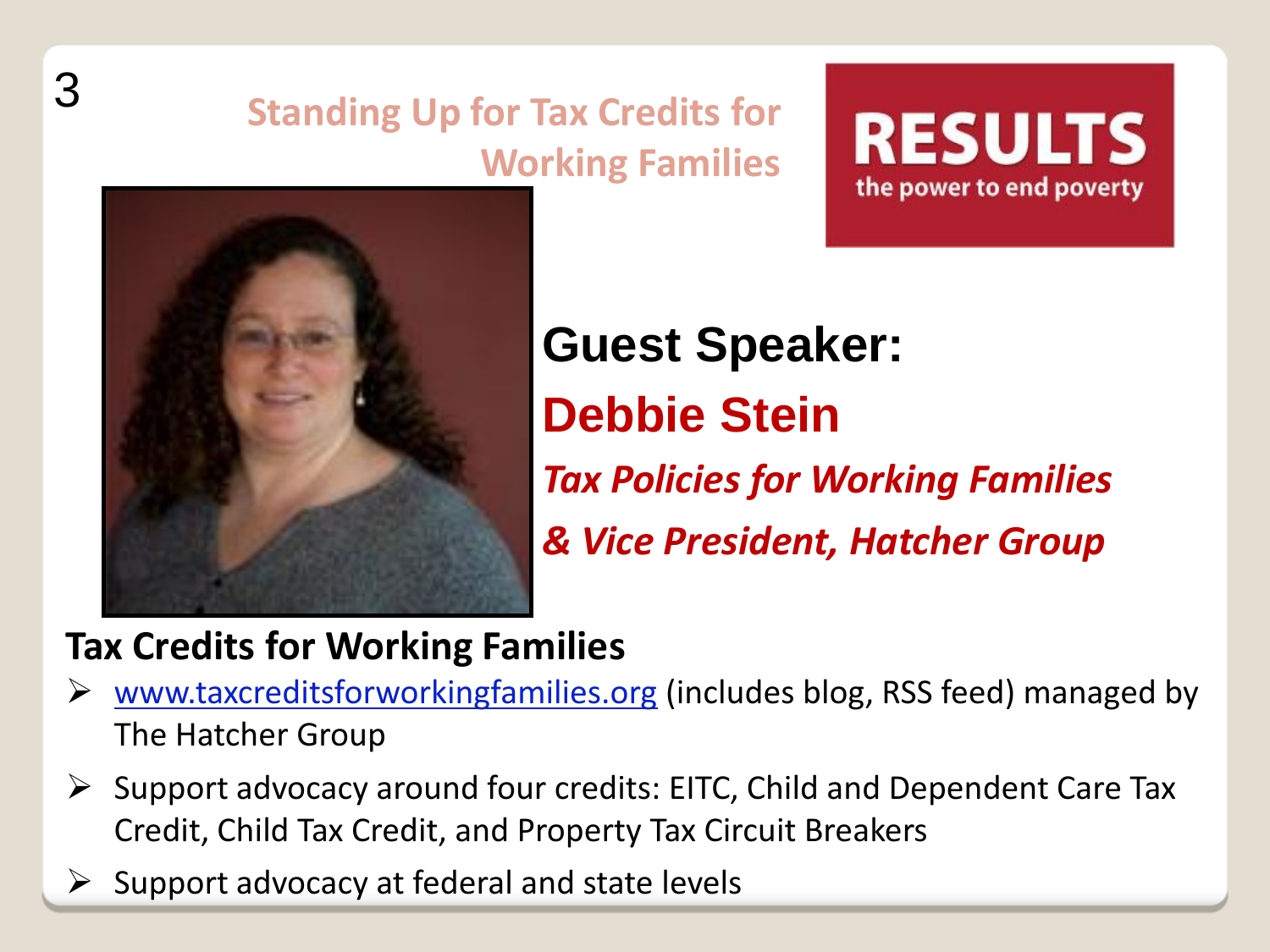

**Federal Tax Credits at Risk**

4

Three federal tax credits have expansions that expire at the end of the year

Child Tax Credit currently under attack

 $\triangleright$  Increasingly hearing everyone should pay some income tax—could lead to efforts to reduce or eliminate all three credits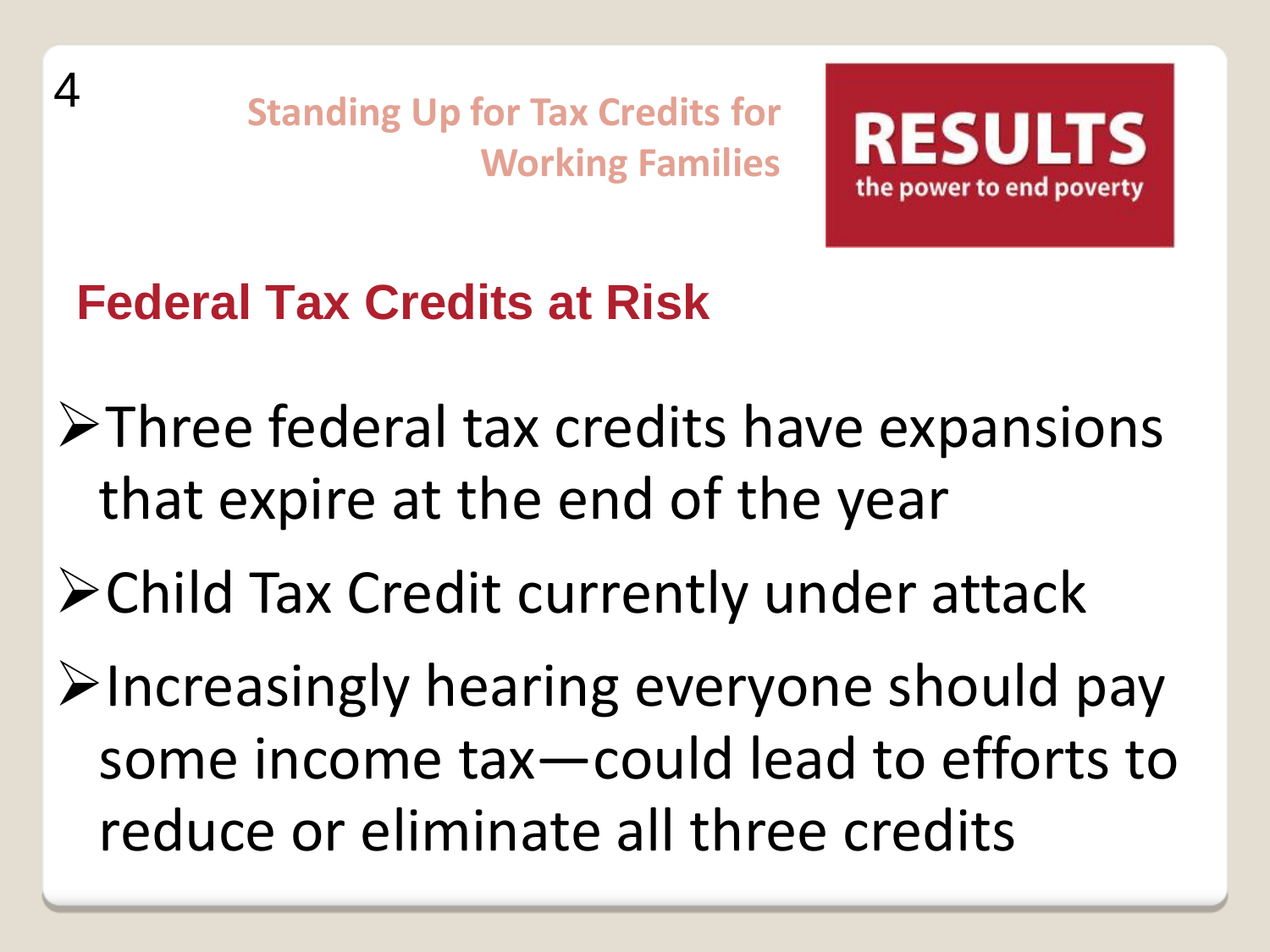

## **Earned Income Tax Credit**

- $\triangleright$  Tax credit designed to "make work pay" by providing an income tax refund for workers in low-wage jobs
- $\triangleright$  "Refundable" credit: eligible taxpayer gets refund even if he/she owes no income tax. It is fully refundable, i.e.  $EITC -$  taxes owed = refund
- $\triangleright$  Eligibility is based on income, amount of refund based on income and family size
- $\triangleright$  President Ronald Reagan called it "the best antipoverty, the best pro-family, the best job creation measure to come out of Congress."



**RESULTS** 

the power to end poverty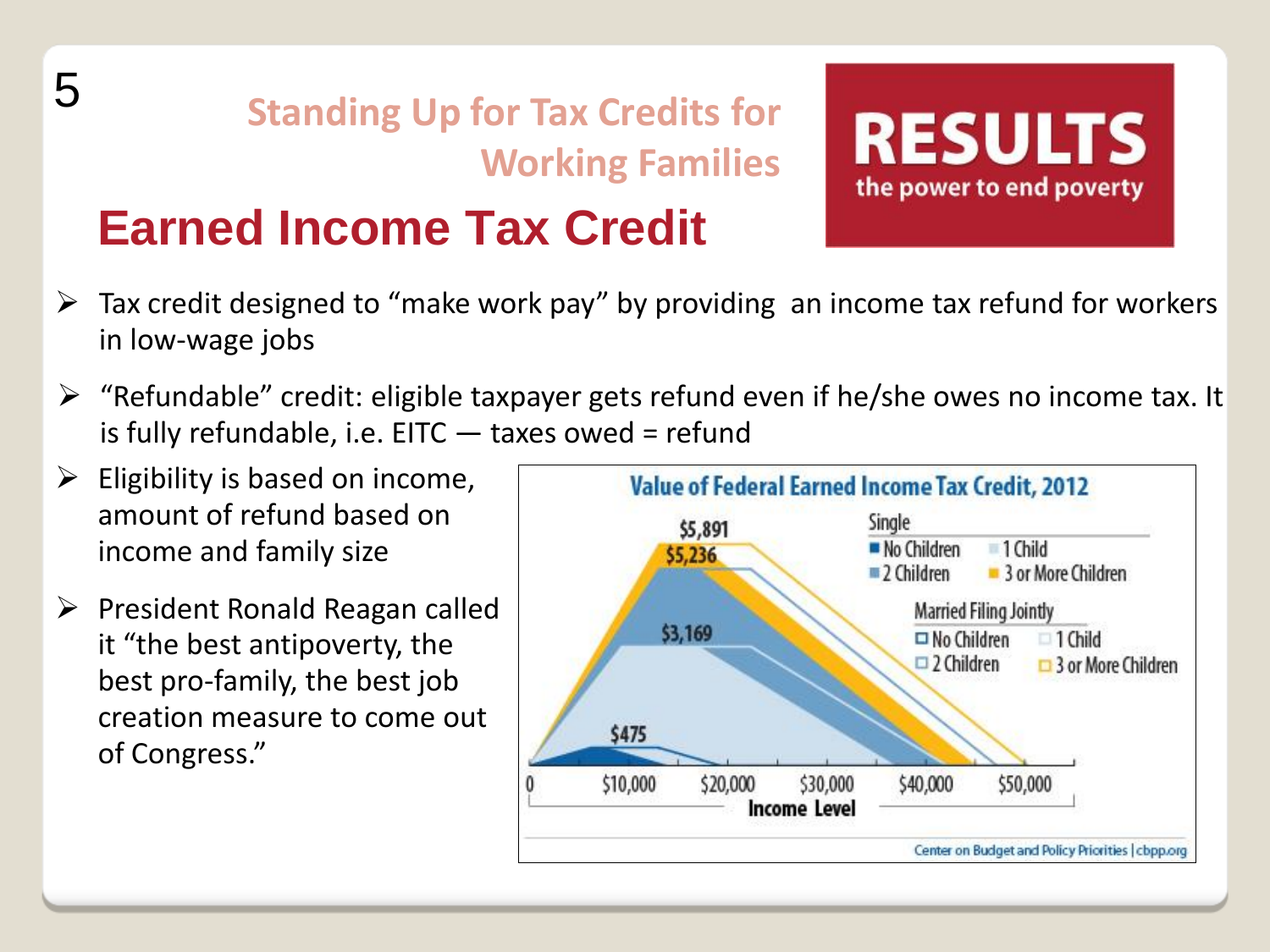

# **Child Tax Credit**



- [Child Tax Credit](http://www.results.org/issues/us_poverty_campaigns/economic_opportunity_for_all/child_tax_credit/) (CTC) designed to offset expenses of raising a child; Allows for maximum tax credit of \$1,000 per child
- Must earn above \$3,000 to claim the CTC
- Partially refundable credit (taxpayer does not simply get the difference between the credit and taxes owed like the EITC); household must earn at least \$9,667 to receive full \$1,000 as a tax refund



- **CTC** is largest tax provision benefitting families with children – Center on Budget and Policy Priorities estimates [the CTC lifted 2.6 million](http://www.cbpp.org/cms/index.cfm?fa=view&id=2989)  [people from poverty, including about 1.4 million](http://www.cbpp.org/cms/index.cfm?fa=view&id=2989)  [children.](http://www.cbpp.org/cms/index.cfm?fa=view&id=2989)
- **P** On the chopping block! A provision targeted at immigrant families in the recent House budget package would cut the credit for 5.5 million [children.](http://taxcoalition.wordpress.com/2012/04/20/low-income-kids-tax-credit-threatened-again/)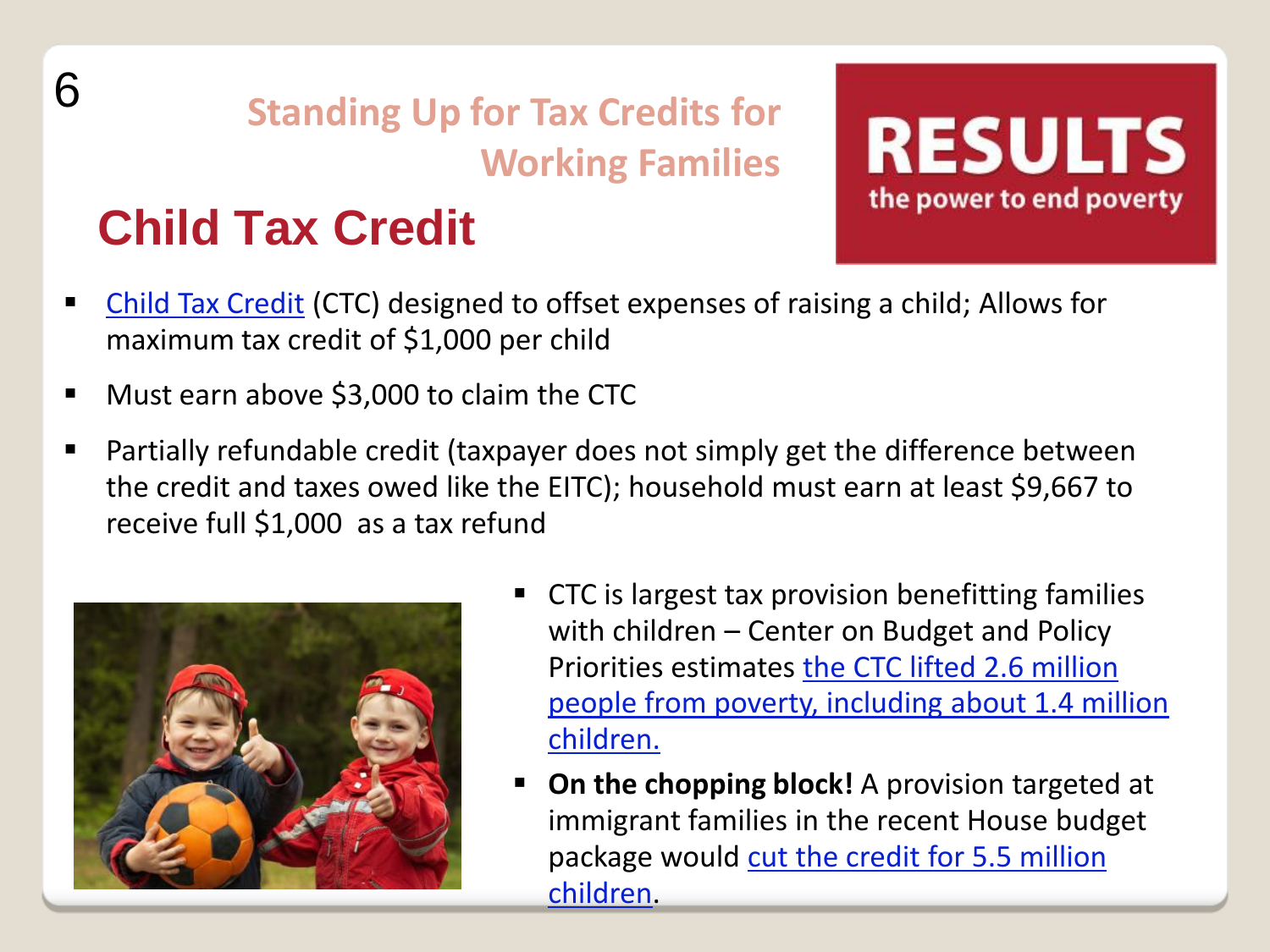# **Time Frame**

7



- Bills likely to be considered after the elections (lame duck or new Congress)
- Tax credits could be included in three "must-pass"bills
	- Bill to extend all Bush tax cuts (the expansions could be extended or made permanent, but might be tied to unaffordable tax cuts for the rich)
	- Bill to protect military spending from cuts by cutting elsewhere
	- Debt ceiling legislation (Republicans are insisting in spending cuts for full amount that debt ceiling is raised)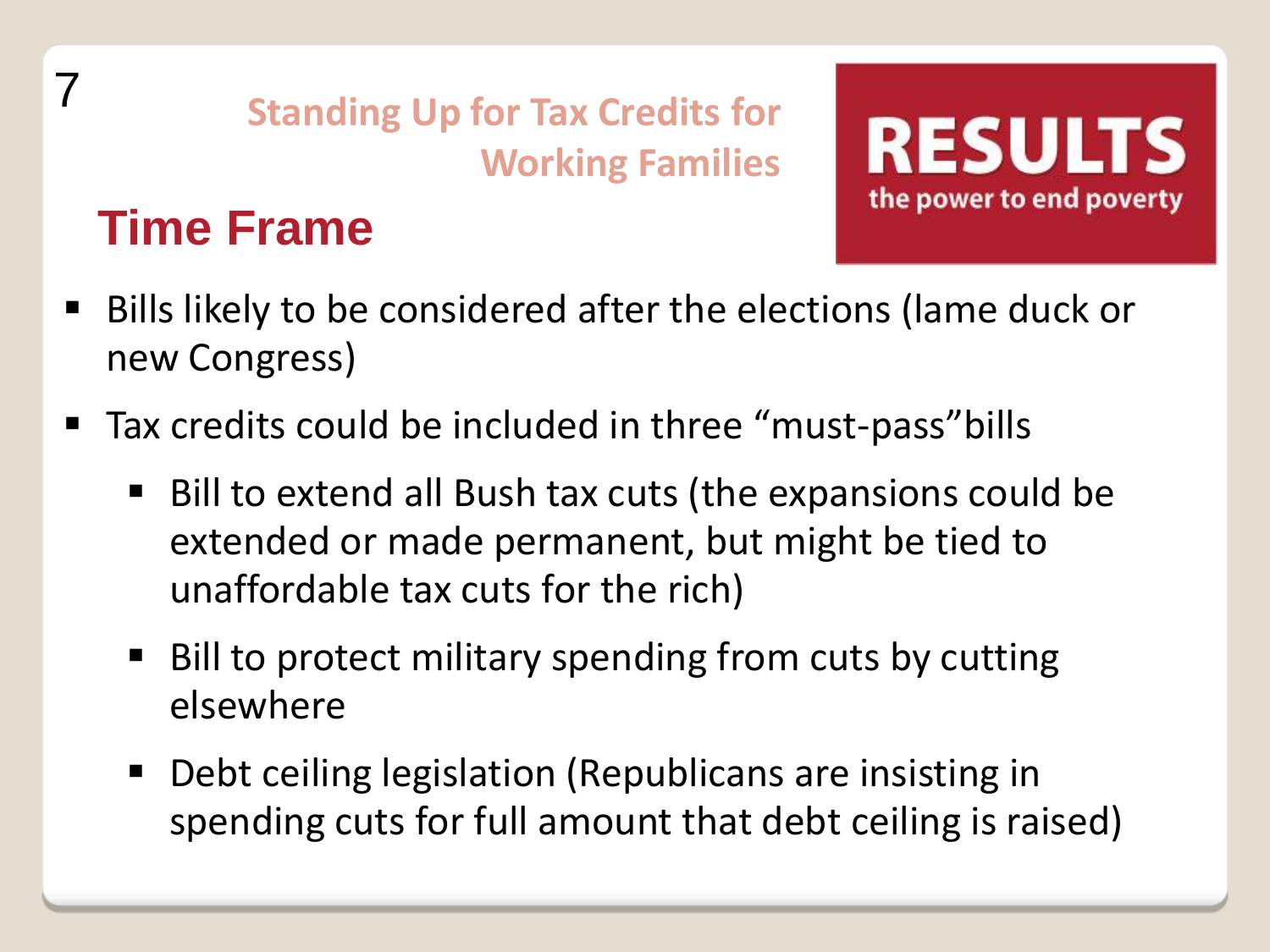8

**Standing Up for Tax Credits for Working Families**



## **Why Legislators Need to Hear From You Now**

- They are already locking in their positions on votes and may be campaigning on the issues
- Their staff often knows very little about the credits
- Many are saying "Everyone must have skin in the game"
- We expect the bills to move fast this winter
- Legislators need to know their constituents care
- They need to know how many of their constituents benefit (We'll work with Meredith to get you the data)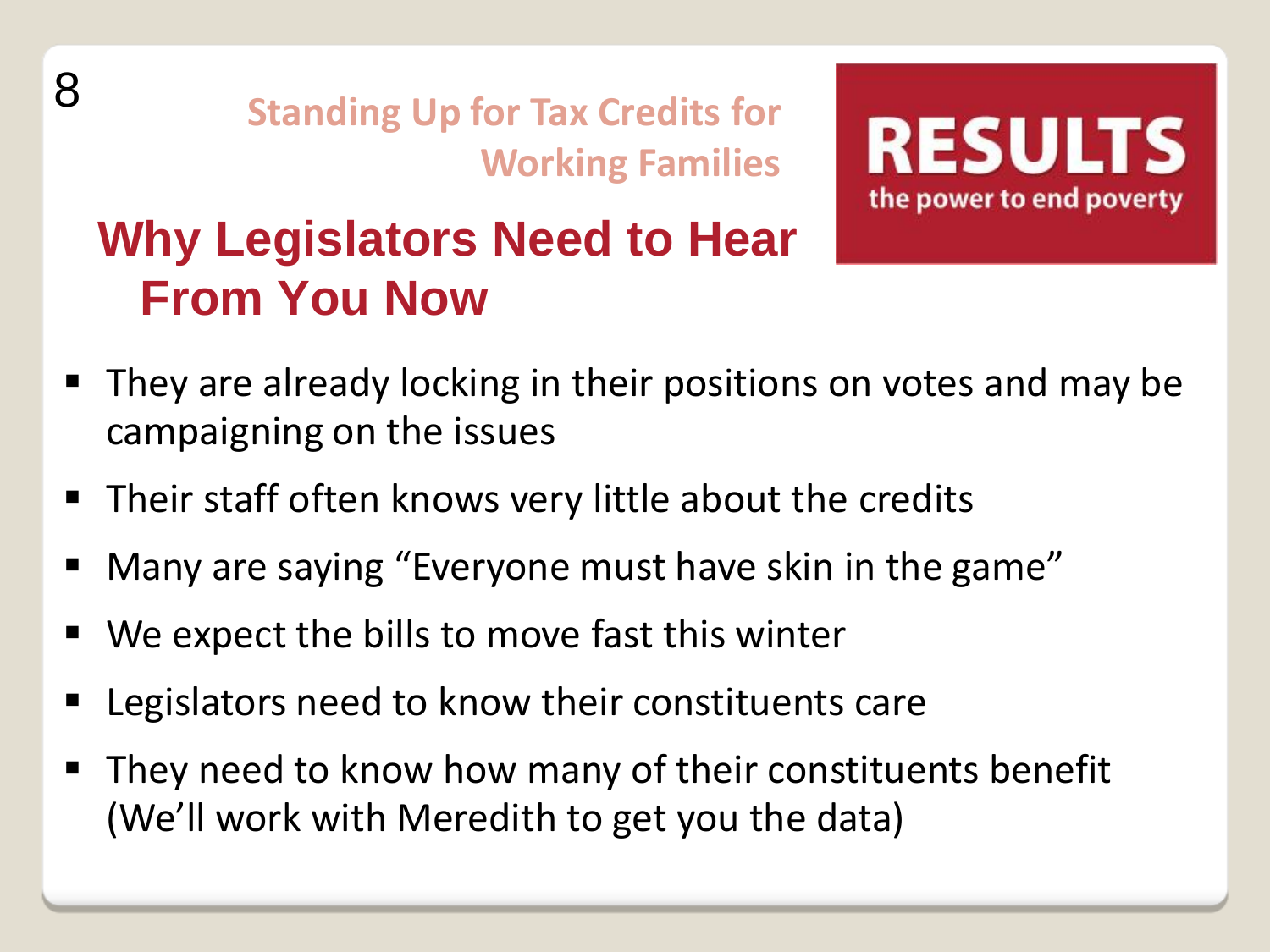

## **Key Messages**

#### Talk about **promoting work and parental responsibility**

- Current EITC and CTC policy strengthens incentives for low-income parents to work full time because the more they earn the higher the credit
- **Diangle 15 Tamillies Feceive EITC and CTC. Diangle 20 Table 20 Table 20 Table 20 Table 20 Table 20 Table 20 Table 20 Table 20 Table 20 Table 20 Table 20 Table 20 Table 20 Table 20 Table 20 Table 20 Table 20 Table 20 Tab**
- **Parents who work full time should be able to support their families and stay out of poverty**. This policy will make sure that parents who are willing to work hard are able to achieve a basic standard of living.
- This policy is **pro-work, and pro-parental responsibility**. It is built on the basic value that work is much better than welfare.
- These policies benefit parents who work as **firefighters, police and sheriffs, LPNs and child care workers** — people who are working to support their families but are still just getting by in tough economic times.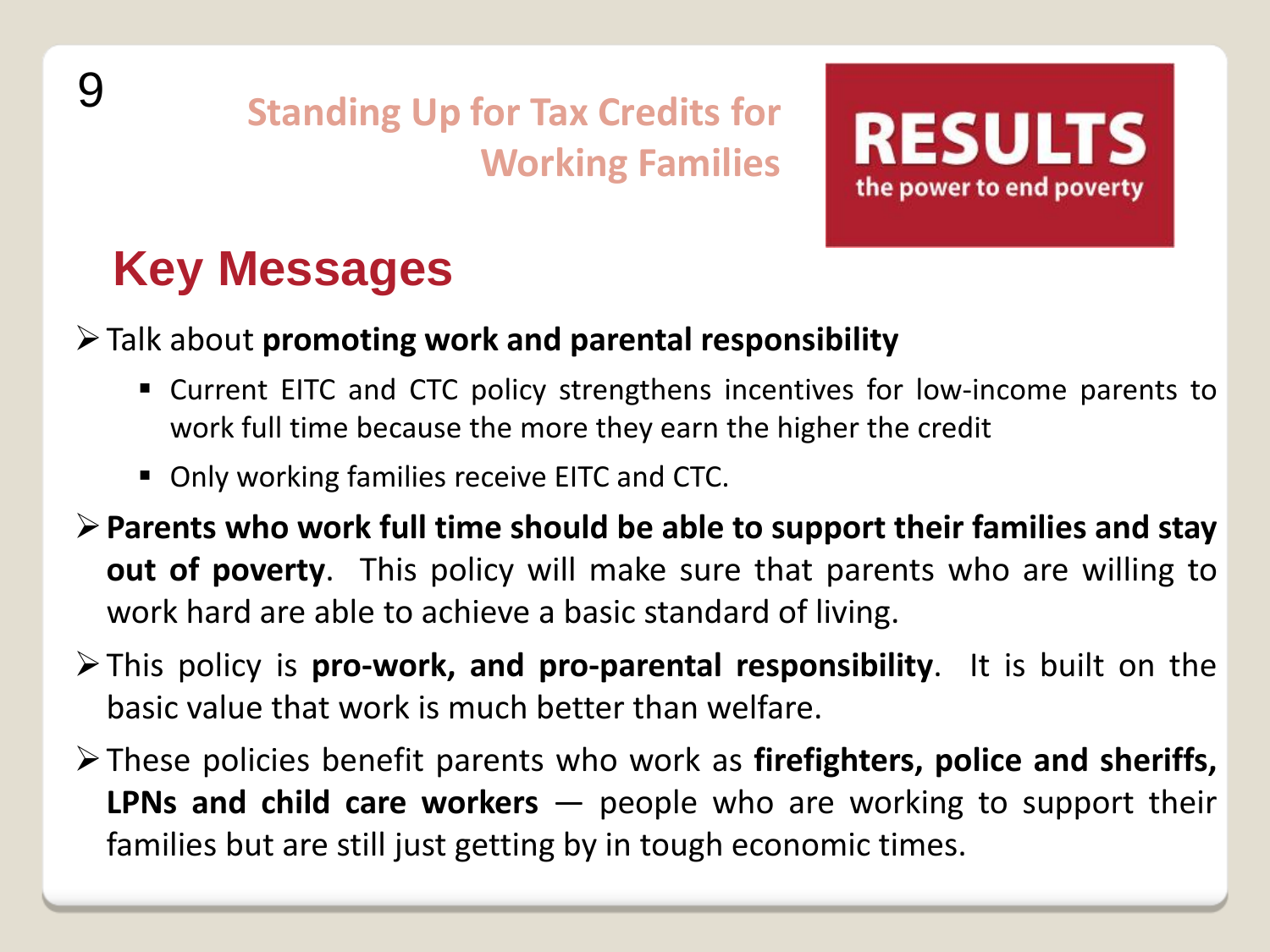



## **Key Messages — Preserving CTC Expansion**

- For the CTC, talk about *continuing to count earnings below \$13,000,* rather than extending the credit to those earning just \$3,000.
- Point out that a **full-time minimum-wage working parent would have the credit reduced from \$1800 to \$320** if the expansion expires.
- This policy **gives low-income working parents a strong incentive to work full time to support their families**. Under current law, parents with two children who work just 10 hours a week at a minimum wage job will receive less than \$100, but if they work full time they will receive a credit of about \$1,800.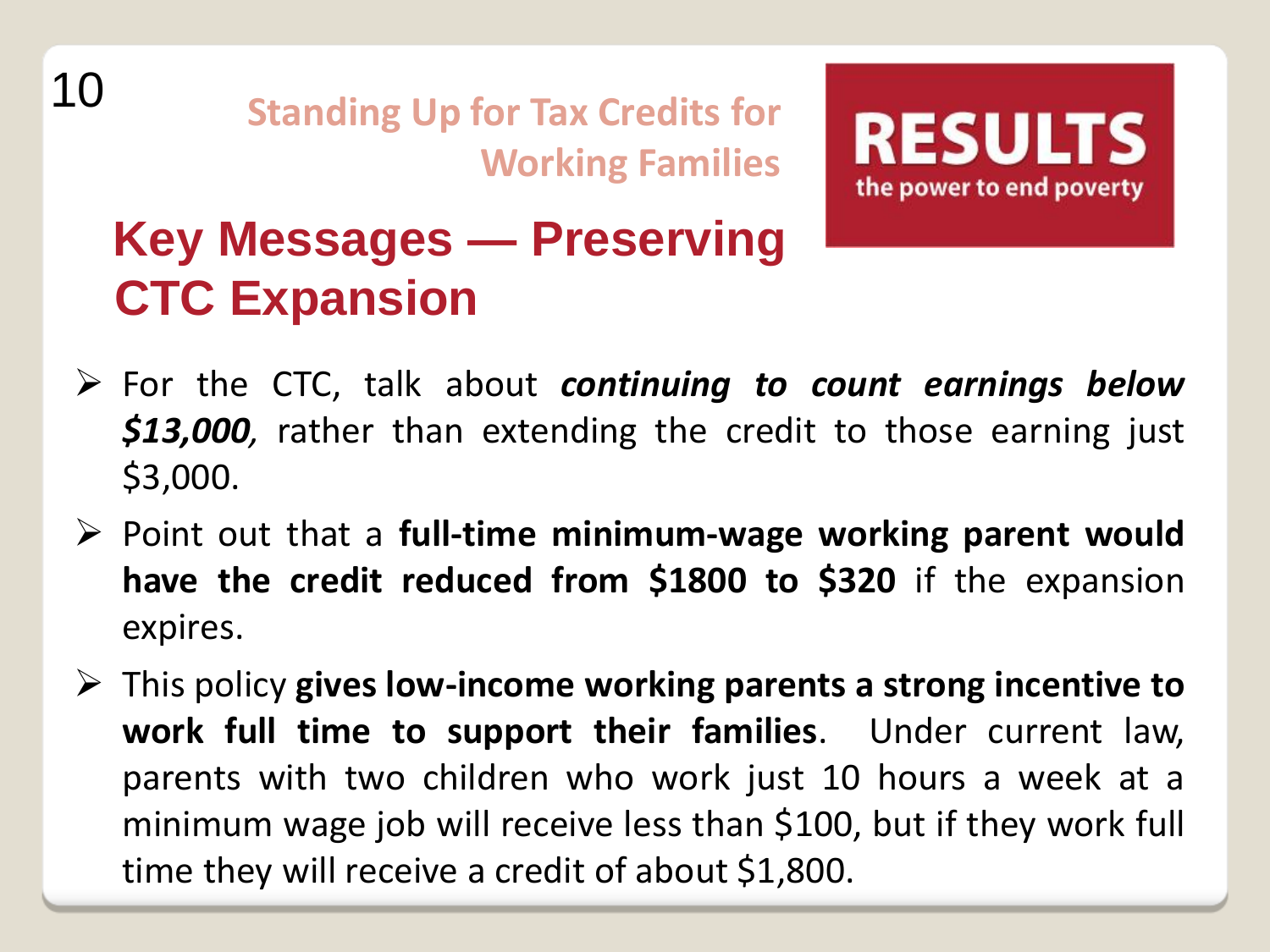#### **Responding to Attacks**

#### **The EITC and CTC are "handouts" or "welfare"**

 *RESPONSE: These people pay a very high share of their income in taxes, including payroll taxes, gas taxes, and state and local taxes. The refunds they get help offset some of those taxes and help working people struggling to get by.*

**RESULTS** 

the power to end poverty

#### **The EITC has a high fraud rate**

 *RESPONSE: Inappropriate payments are mostly errors, not fraud, because the EITC rules can be complex. Paid preparers file two-thirds of all EITC returns, and are the source of most of the problems. Fortunately the IRS has taken a number of measures recently to reduce improper EITC payments, and Congress has just passed legislation that will also help. The right solution is to make sure only those who are eligible get the EITC.*

#### **Undocumented immigrantsshould not be allowed to benefit from the CTC**

 *RESPONSE: The CTC is meant to benefit children. Most of the children that would be affected by restricting the CTC to those with social security numbers are US citizens born in this country. (For legislators with large Hispanic constituencies you may want to point out that four out of five children affected are Hispanic.)*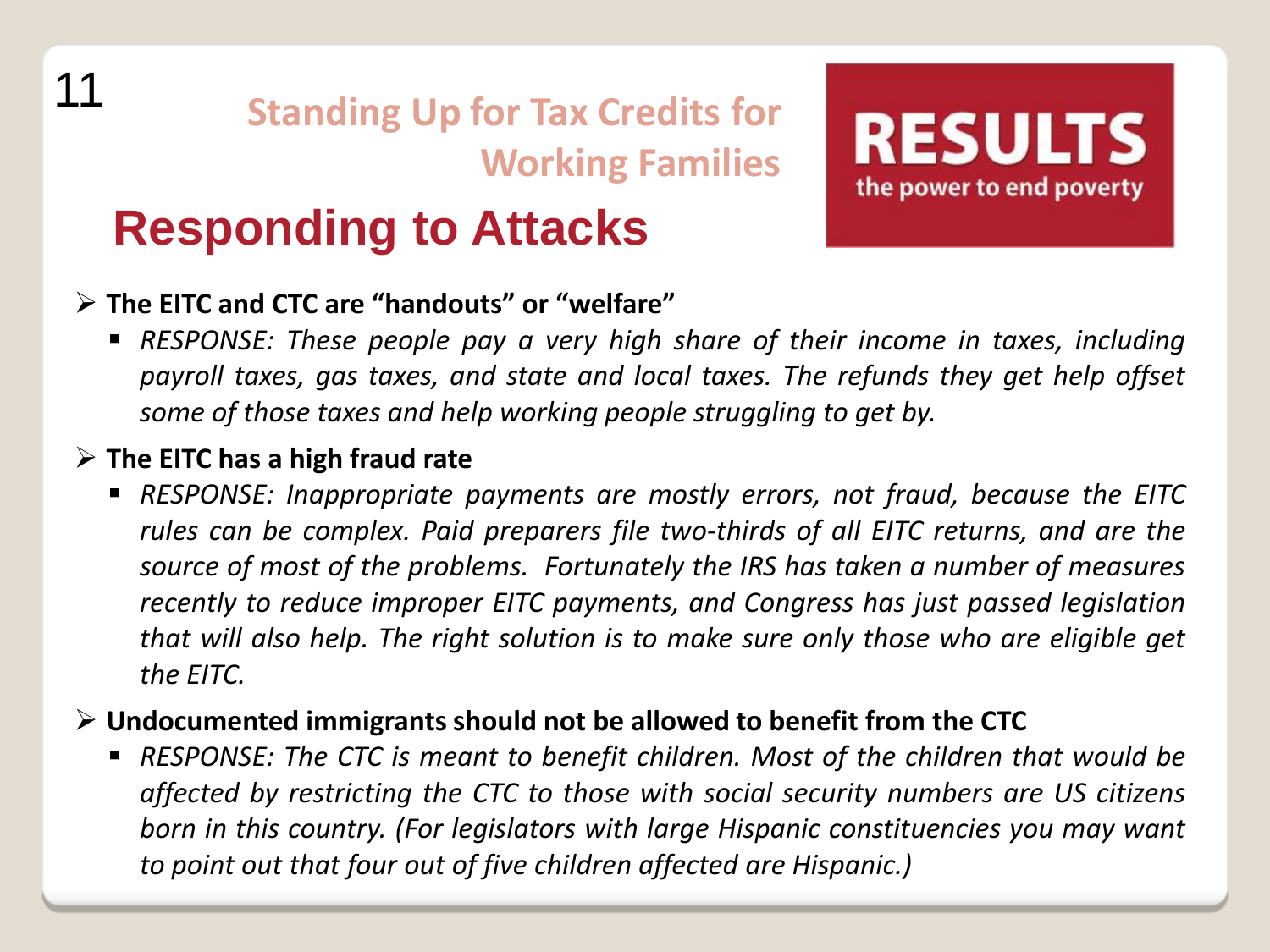

#### **[June Action](http://www.results.org/take_action/us_poverty_actions_and_news/june_2012_u.s._poverty_action/):**

#### **Urge Congress to Extend the ARRA Improvements to EITC and CTC**

- In 2009, Congress passed the *American Recovery and Reinvestment Act*  (ARRA) which made significant improvements to the EITC and CTC
	- Married couples can now earn more without losing their EITC
	- Families with 3 or more children get a larger EITC (previously received same credit at 2 children families)
	- Income eligibility threshold for the CTC lowered to  $$3,000$  so more low-income families could claim it (previously had to earn more than \$12,000 to claim the CTC)
- $\triangleright$  These changes were set to expire at the end of 2010, but RESULTS volunteers and our allies successfully lobbied worked to extend these improvements until December 2012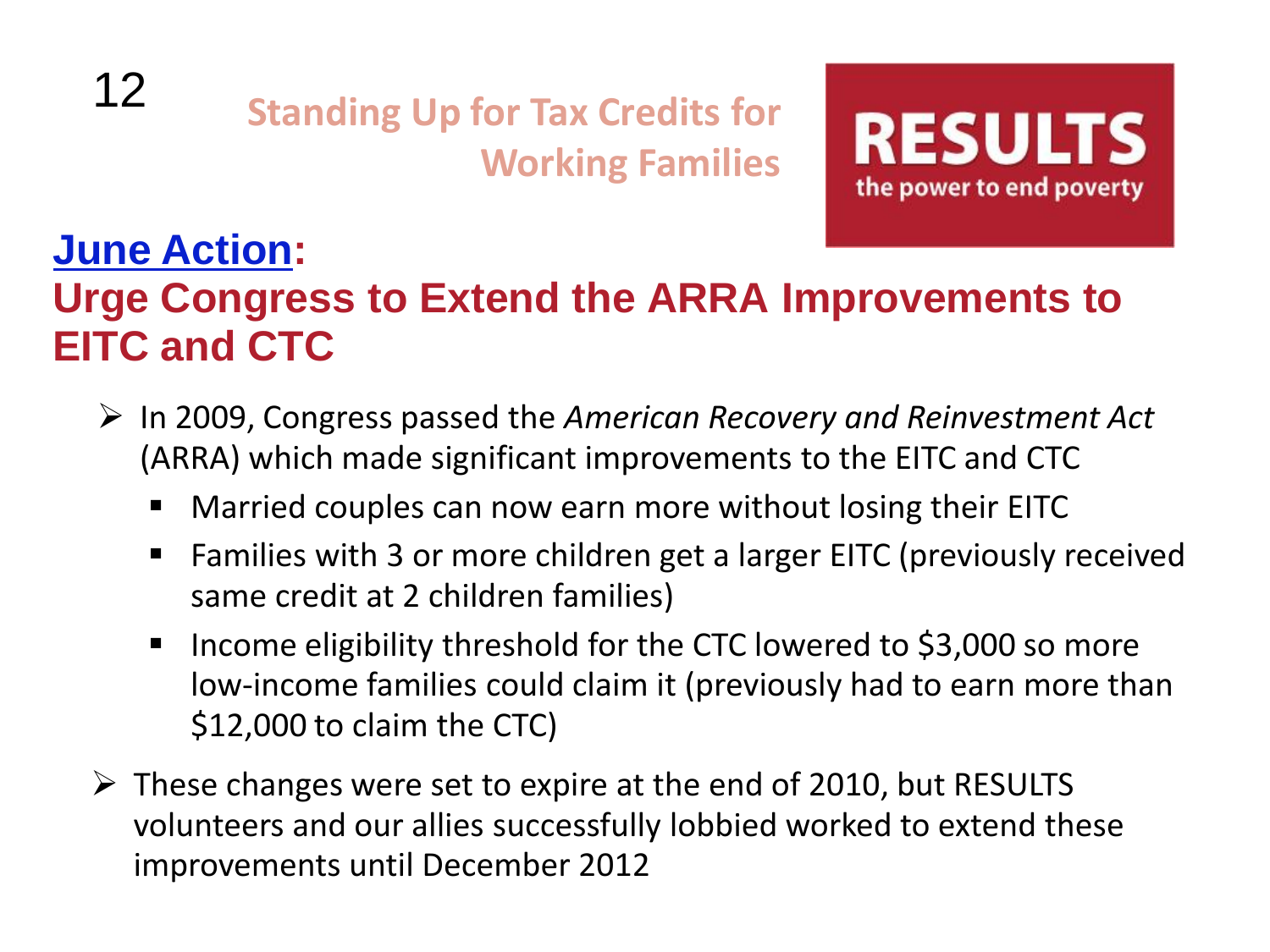#### **ARRA Improvements Are Vital to Working Families**

- $\triangleright$  CBPP estimates that the ARRA FITC and CTC improvements alone lifted 1.6 million people out of poverty in 2010, more than half of them children
- $\triangleright$  If allowed to expire at the end of 2012:
	- 900,000 families will lose the EITC and another 7.7 million families will see their EITC reduced
	- 7.6 million children will lose the CTC and another 10.5 million families will see their CTC reduced

#### *RESULTS urges Congress to protect low-income working families by making the 2009 EITC and CTC improvements permanent.*



#### **RESULTS** the power to end poverty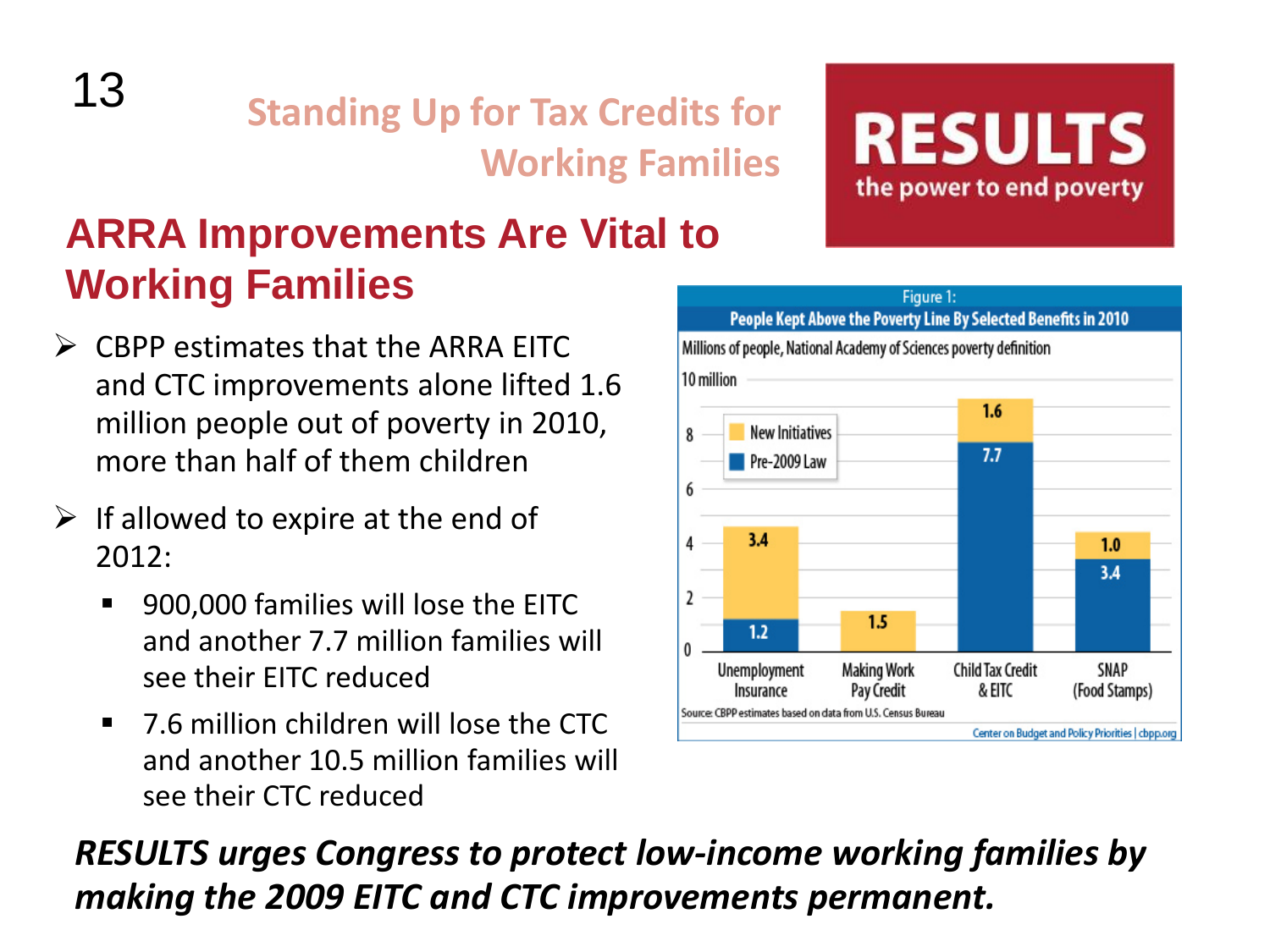## **Key Points for Letters**

14

 **The EITC and CTC are pro-family.** They encourage responsibility and primarily benefit families with children.

**RESULTS** 

the power to end poverty

- **The EITC and CTC promote work**. You must work to get them and because the credits increase the more you earn, they incentivize employment even in low wage jobs. Studies show that this incentive works and that a majority of EITC recipients claim the credit no more than two years.
- **The EITC and CTC help local businesses and your local economy .** Taxpayers tend to spent their EITC and CTC quickly and locally. Studies show that the EITC generates at least  $$1.50 - $2.00$  $$1.50 - $2.00$  in local economic activity for every \$1 claimed.
- **► The EITC and CTC are excellent at poverty reduction.** They lifted **9.2 million** [people out of poverty in 2010.](http://www.cbpp.org/cms/?fa=view&id=3610)

#### *Remember! Not all messages are created equal.*

*Use messages you feel will best move your individual members of Congress to act.*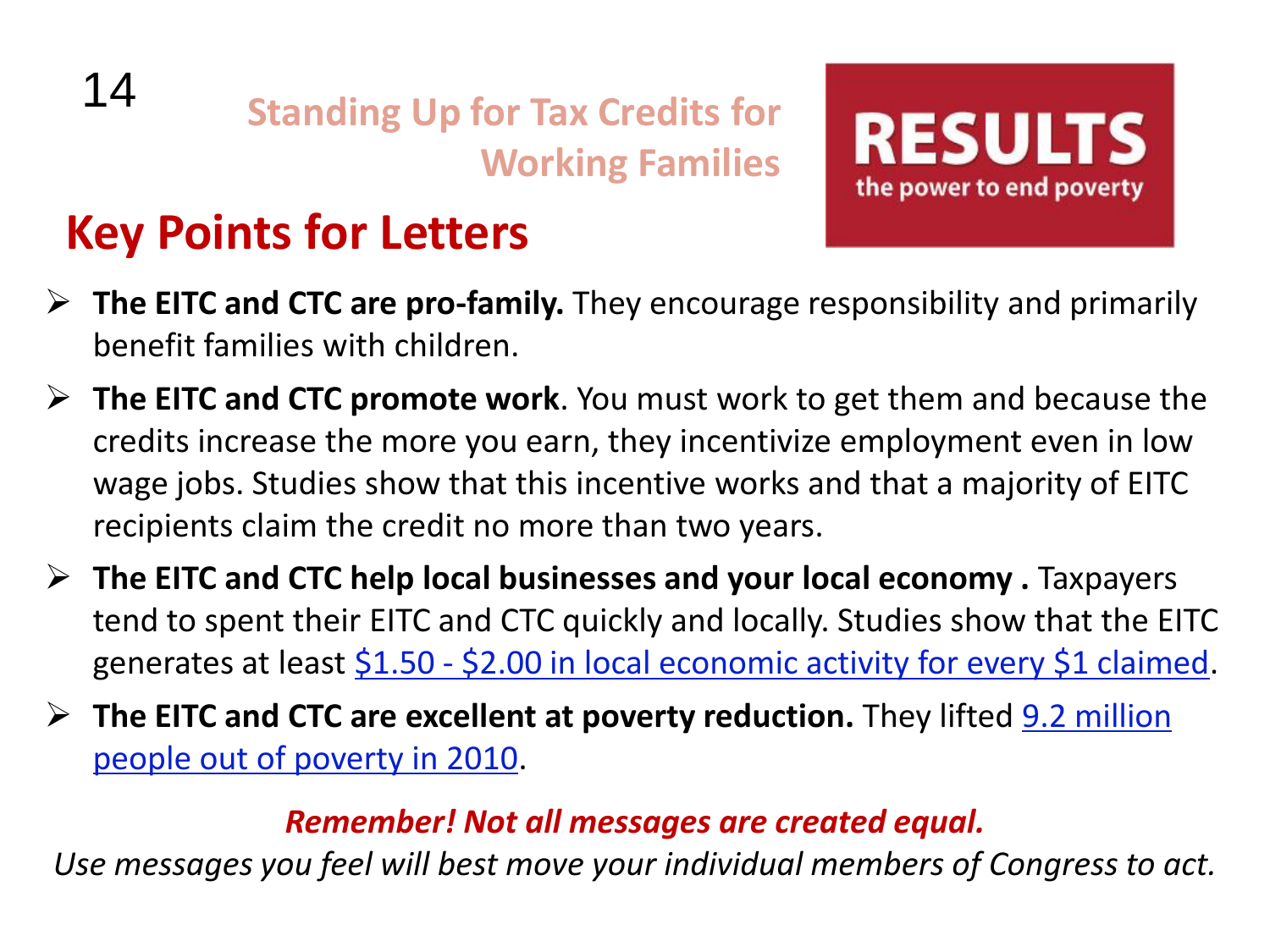



# **The "Ask" for Your Letters**

- Urge Congress to **make the 2009 improvements to the Earned Income Tax Credit and Child Tax Credit permanent** and to protect them from any cuts to benefits or eligibility in any deficit reduction efforts.
- Urge senators to talk to **Senate Finance Committee Chairman Max Baucus (D-MT) and Ranking Member Orrin Hatch (R-UT)**
- Urge representatives to talk to **House Ways and Means Chairman Dave Camp (R-MI-4) and Ranking Member Sander Levin (D-MI-12)**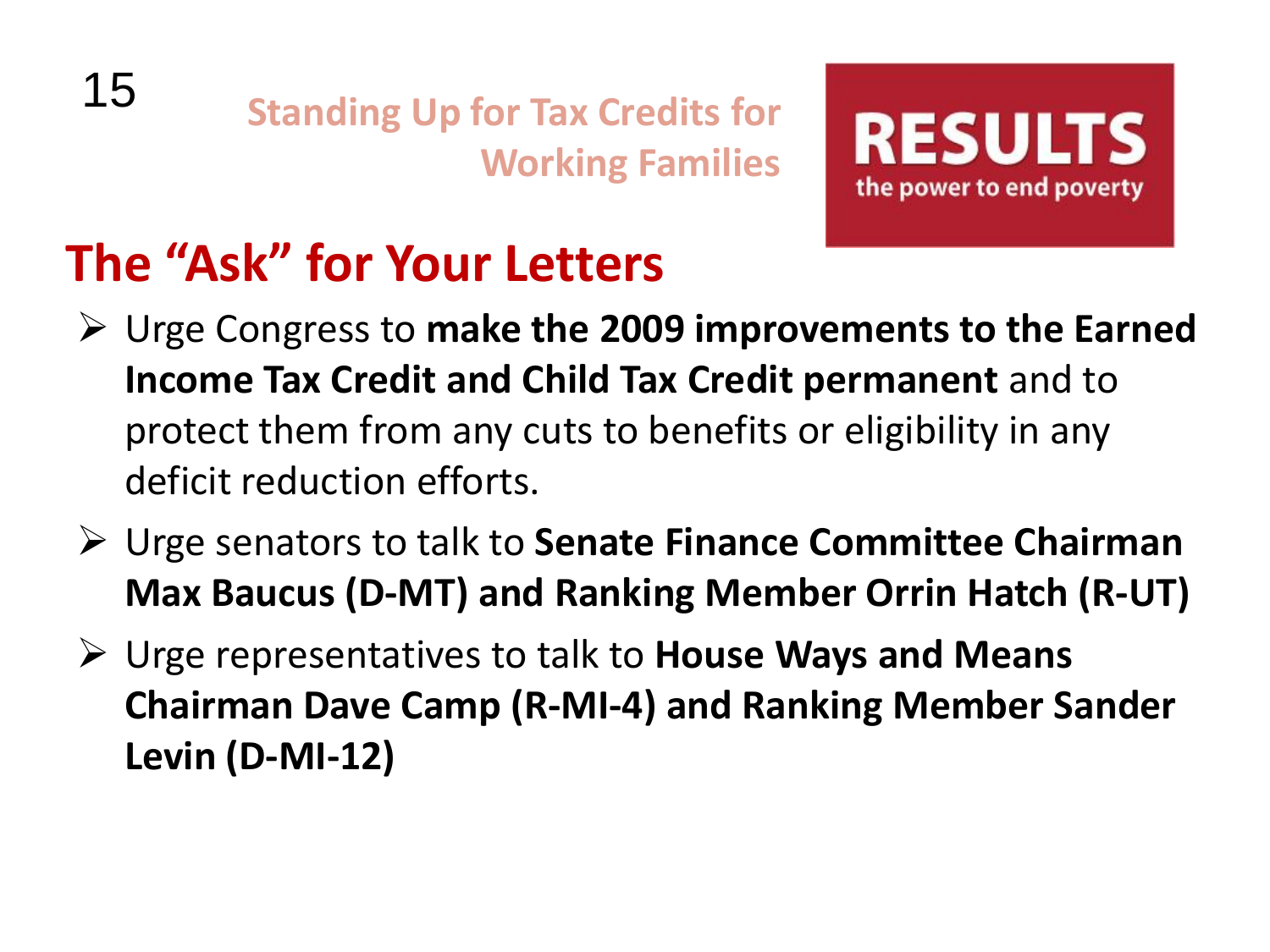



## **Taking Action: Find Local Data**

[Half in Ten's interactive map](http://www.halfinten.org/indicators) features state-by-state data that include poverty, food insecurity, and unemployment rates and percentage of folks without insurance or access to banks. You can also download state-specific [fact sheets.](http://halfinten.org/indicators/resources)

**Contact us** if you want to help us reach out to Volunteer Income Tax Assistance (VITA) sites in your area for data!

RESULTS is working with Center on Budget and Policy Priorities and National Priorities Project to compile data on EITC and CTC (how much was claimed in recent years, and what's at risk with the expiring provisions) specific to your state and your Congressional District.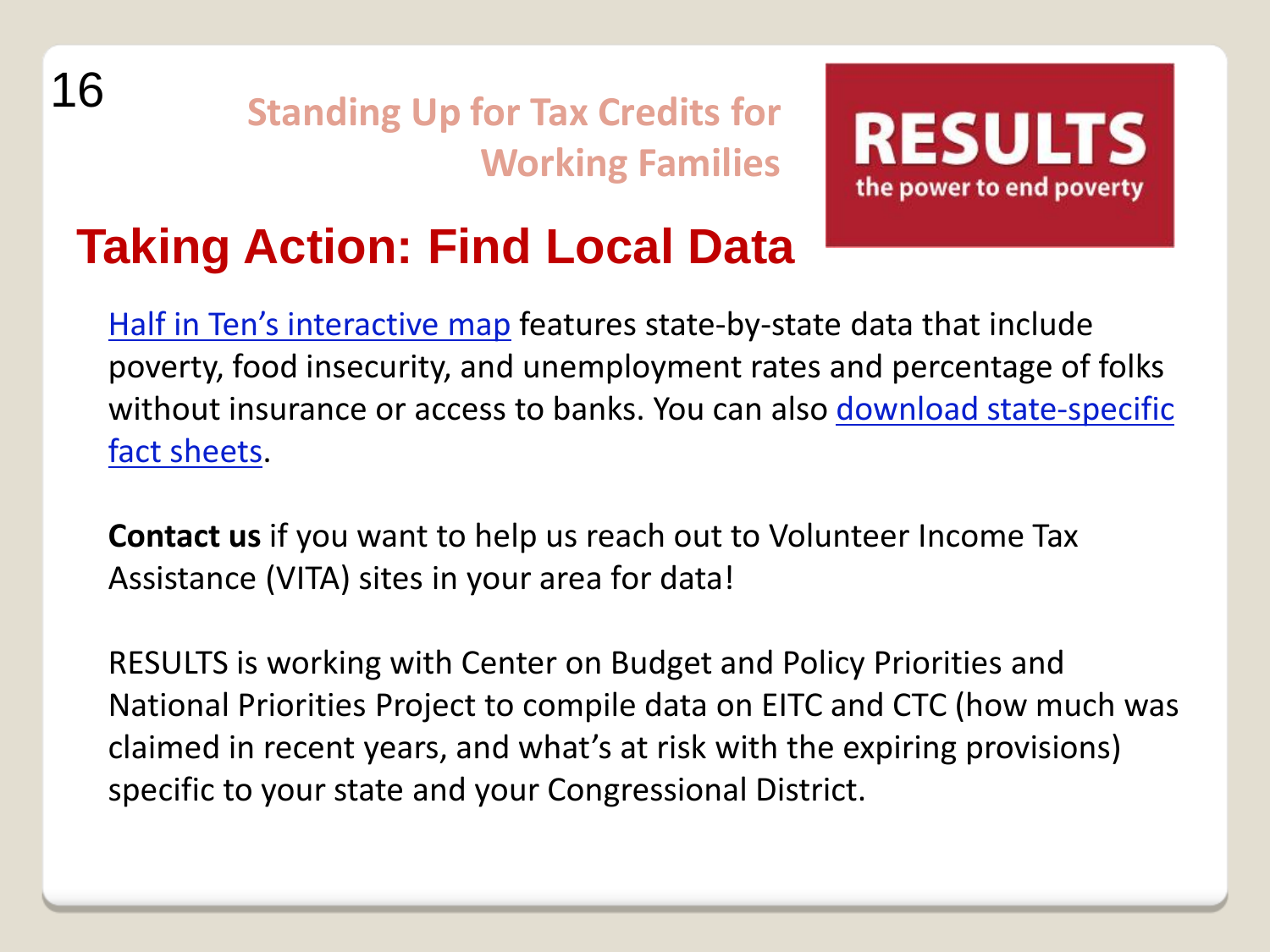

# **Taking Action: Discussion**

1. Which of the messages you've heard today or elsewhere on the importance of low-income tax credit do you think will be most effective in letters and meetings with your members of Congress?

*After a few minutes discussing this with your group, we'll ask some of you to share what you came up with.*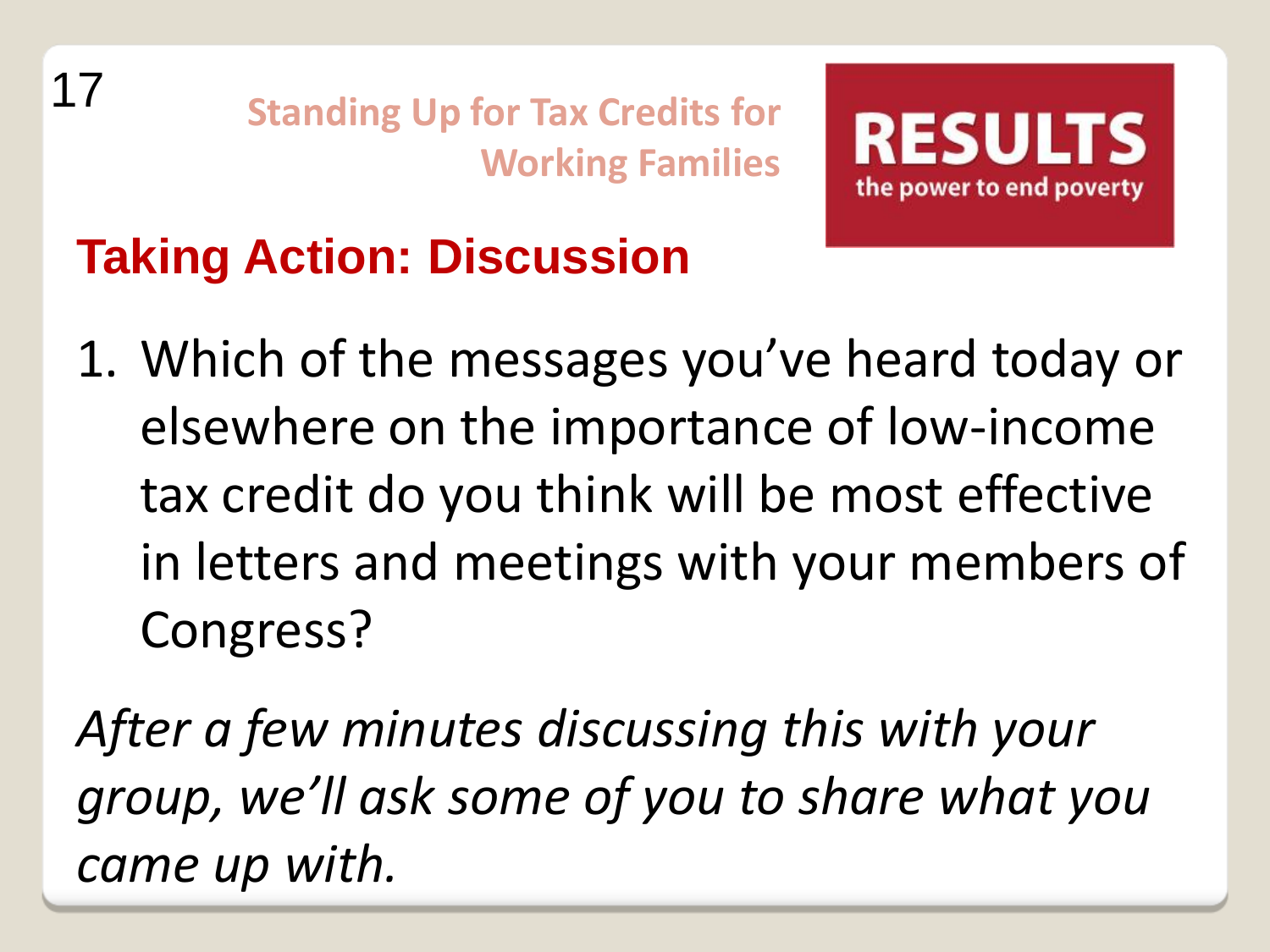



# **Early Childhood Development: Smart Investments in the Early Years**

- $\triangleright$  Need inspiration? Watch this: **"[Change the First Five Years](http://www.youtube.com/watch?v=GbSp88PBe9E&feature=player_detailpage)  [and You Change Everything](http://www.youtube.com/watch?v=GbSp88PBe9E&feature=player_detailpage)"**
- $\triangleright$  Head Start serves less than 50 percent of eligible preschoolers
- ▶ [Early Head Start](http://www.results.org/issues/us_poverty_campaigns/early_childhood_development/early_head_start/) serves 3.5 percent of all eligible families.
- > The Child Care Development [Block Grant \(CCDBG\)](http://www.results.org/issues/us_poverty_campaigns/early_childhood_development/child_care/) serves only one out of six eligible children.

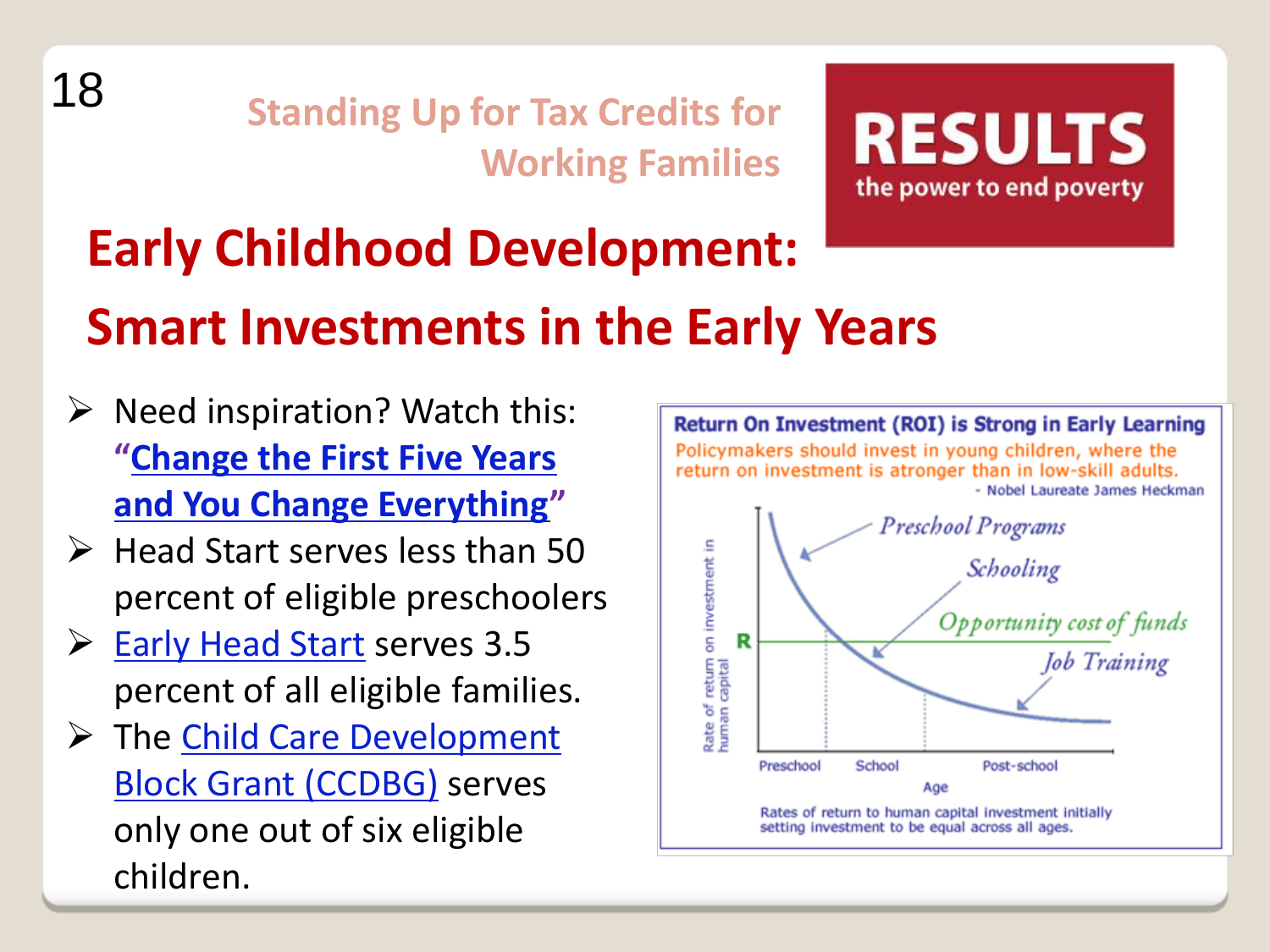



## **Senate Action on Early Childhood Funding Next Week**

- The Senate Labor, Health and Human Services, and Education ("Labor H") Appropriations Subcommittee scheduled to meet on June 12.
- **TAKE ACTION:** Call Senate offices and urge your senator to support a:
	- \$325 million increase in Head Start and Early Head Start funding
	- \$825 million increase in CCDBG funding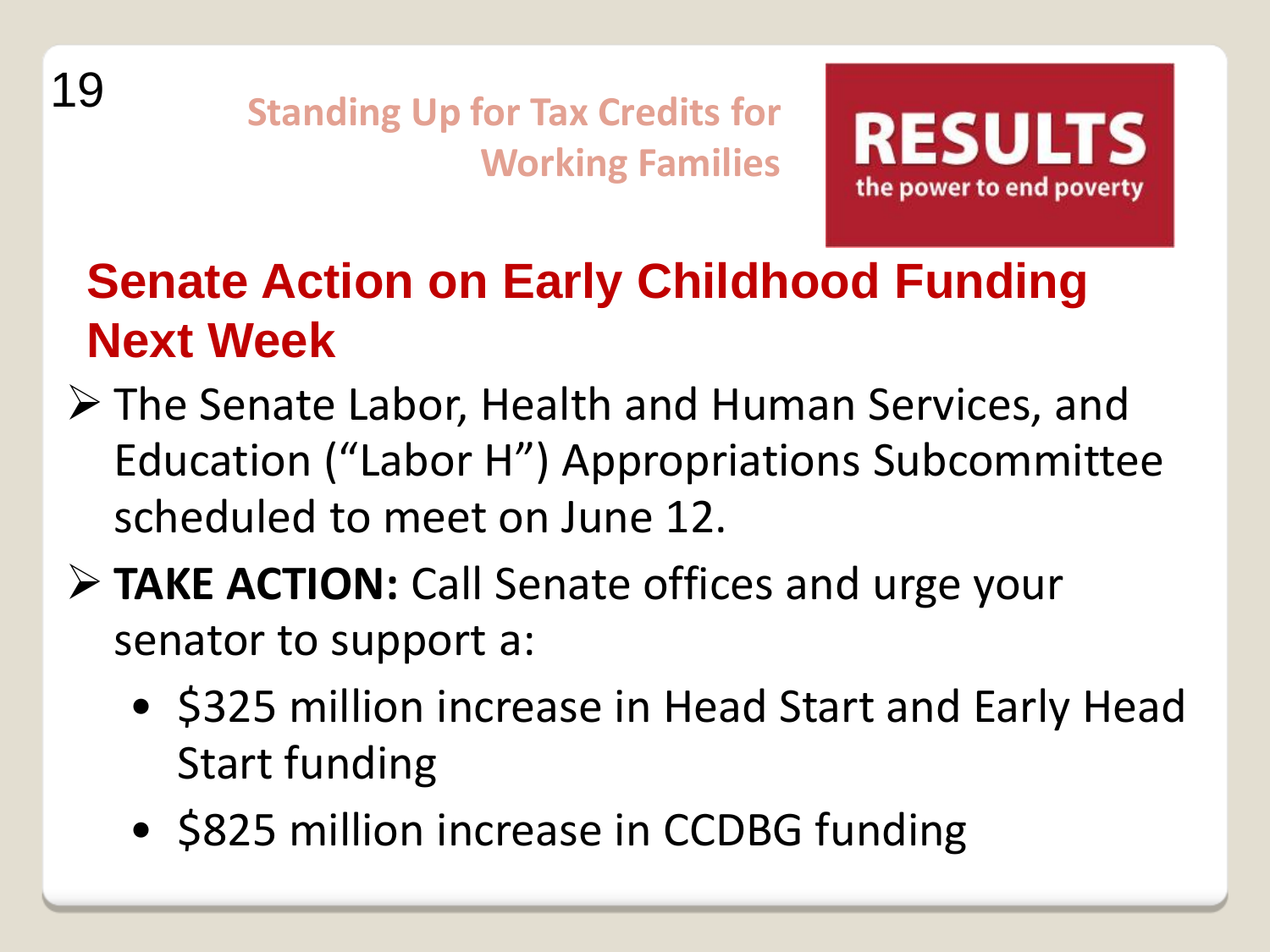## 20

#### **Standing Up for Tax Credits for Working Families**

**RESULTS** 

the power to end poverty

**Global Poverty Campaigns Current Campaigns Summary** 

**Issues** 

#### **RESULTS** the power to end poverty

# **Put Child Care On the Map!**

Check out our new campaign **["Put Child Care](http://www.results.org/issues/put_child_care_on_the_map/)  [on the Map](http://www.results.org/issues/put_child_care_on_the_map/)**["](http://www.results.org/issues/put_child_care_on_the_map/) - and let's get child care on the radar screens for policymakers (and on this map!)



#### Search Video Publications **MV RESULTS** Blog Newsroom **Take Action Skills Center Issues** About Events Donate RESULTS.org > Issues > Put Child Care on the Map! ShareThis Printer Friendly Put Child Care on the Map! You know how important it is for families to have access to good, reliable, high-The federal government ou know that child care is early learning, and also a crucial plays a huge role in child parents. You also know that good care is in short supply, and care policy and funding, but sistance with paving for child care is increasing all around child care isn't front and center for too many Members of Congress, They need our help to know ound to cover this year to make sure every member of more, and know how but child care in their community: everything from the urgently we need their tunities to the employers who count on staff to come every action for child care. ssistance to tax credits to dollars to improve quality. They the good things happening for young children in the

#### **Let us know if you've taken action!**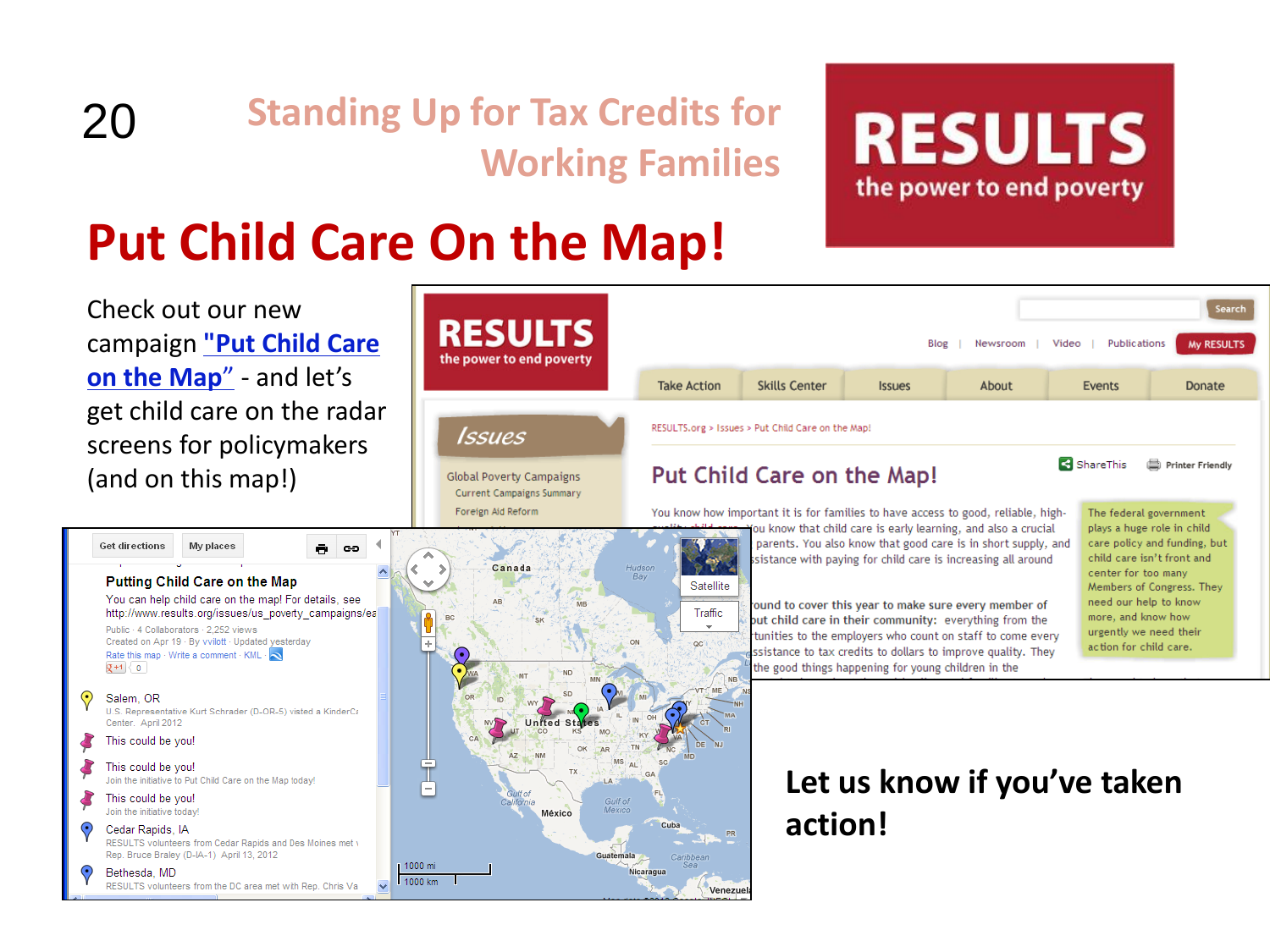## **Hunger in America and the Importance of**  21 **Standing Up for Tax Credits for Working Families**

# **SNAP**



SNAP is the nation's first line of defense against hunger.

• SNAP is targeted to go to the neediest people in our country. 93 percent of benefits go to households with incomes below the poverty line.

**RESULTS** 

the power to end poverty

- Overall, [49 percent of all participants are](http://www.fns.usda.gov/snap/faqs.htm)  [children \(18 or younger\)](http://www.fns.usda.gov/snap/faqs.htm)
- [52 percent of SNAP households include](http://www.fns.usda.gov/snap/faqs.htm)  [children and 76 percent of all benefits go to](http://www.fns.usda.gov/snap/faqs.htm)  [households with children](http://www.fns.usda.gov/snap/faqs.htm).

• SNAP lifted 4.4 million people out of poverty in 2010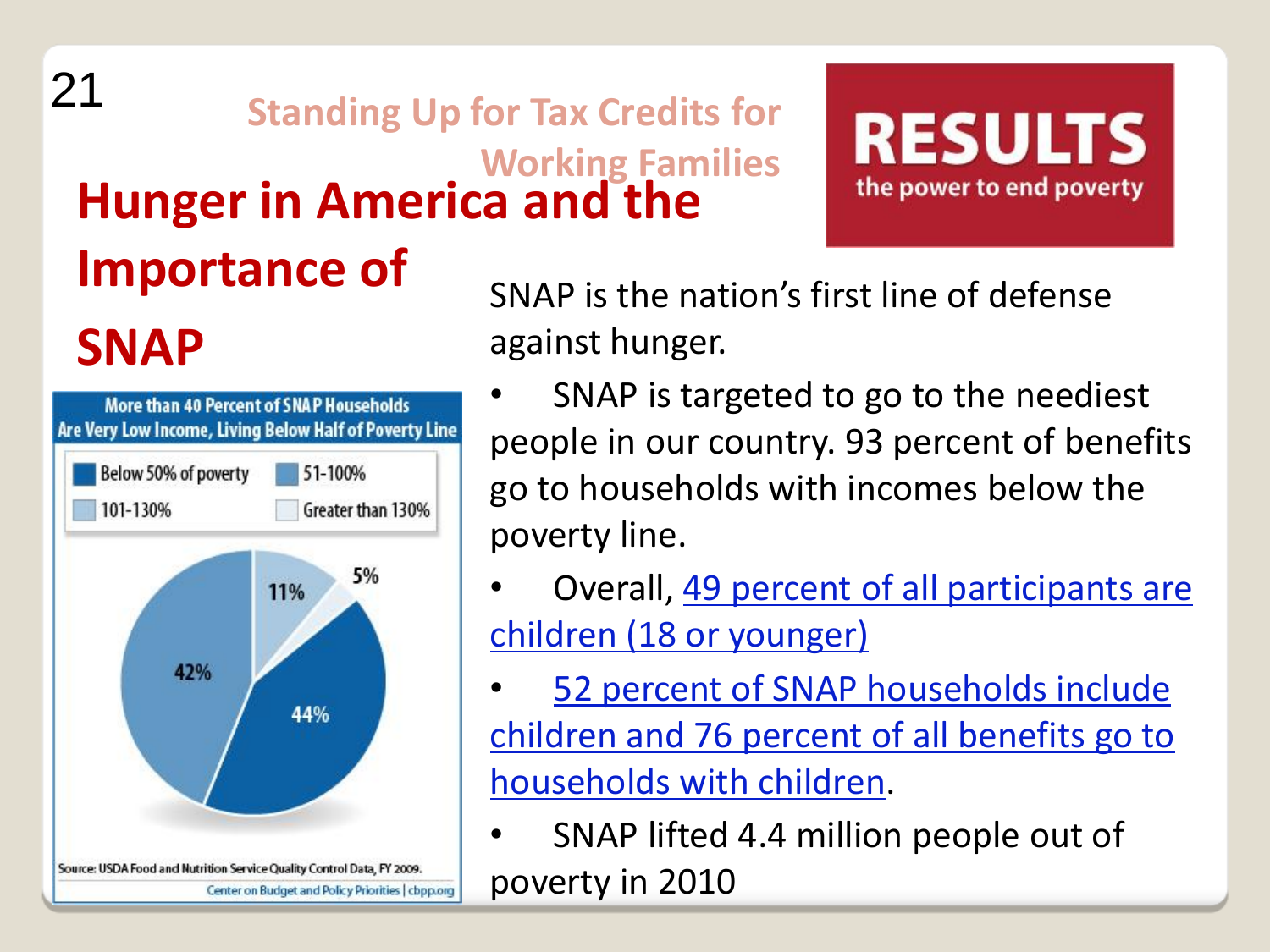# **Protecting SNAP in the Farm Bill** 22 **Standing Up for Tax Credits for Working Families**

**RESULTS** the power to end poverty

SNAP is considered as a part of the Farm Bill, reauthorized every five years, and on the Senate floor next week.

**≻The Senate Agriculture Committee Farm Bill cuts over \$4 billion from SNAP,** targeting the ["Heat and Eat" provision](http://org2.democracyinaction.org/dia/track.jsp?v=2&c=3Vecmkt0%2B9XAkb0OP48iwRp%2BzvH5PSPS).

•Congressional Budget Office (CBO) estimates will mean that 500,000 households a year would lose \$90 per month in SNAP benefits.

≻Sen. Kirsten Gillibrand (D-NY)'s [amendment](http://org2.democracyinaction.org/dia/track.jsp?v=2&c=IQ%2B2tkDgnvjAZYeZThdenRlm5NLkUoNX) restores the cuts to SNAP and invests \$500 million in the Fresh Fruit and Vegetable Snack program.

**TAKE ACTION:** Call Senate offices using Feeding America's toll-free number: **(877) 698-8228** . Urge your senator to cosponsor Sen. Gillibrand's amendment. Also ask the aide to tell your senator to oppose any other amendments that would cut SNAP and other nutrition assistance programs.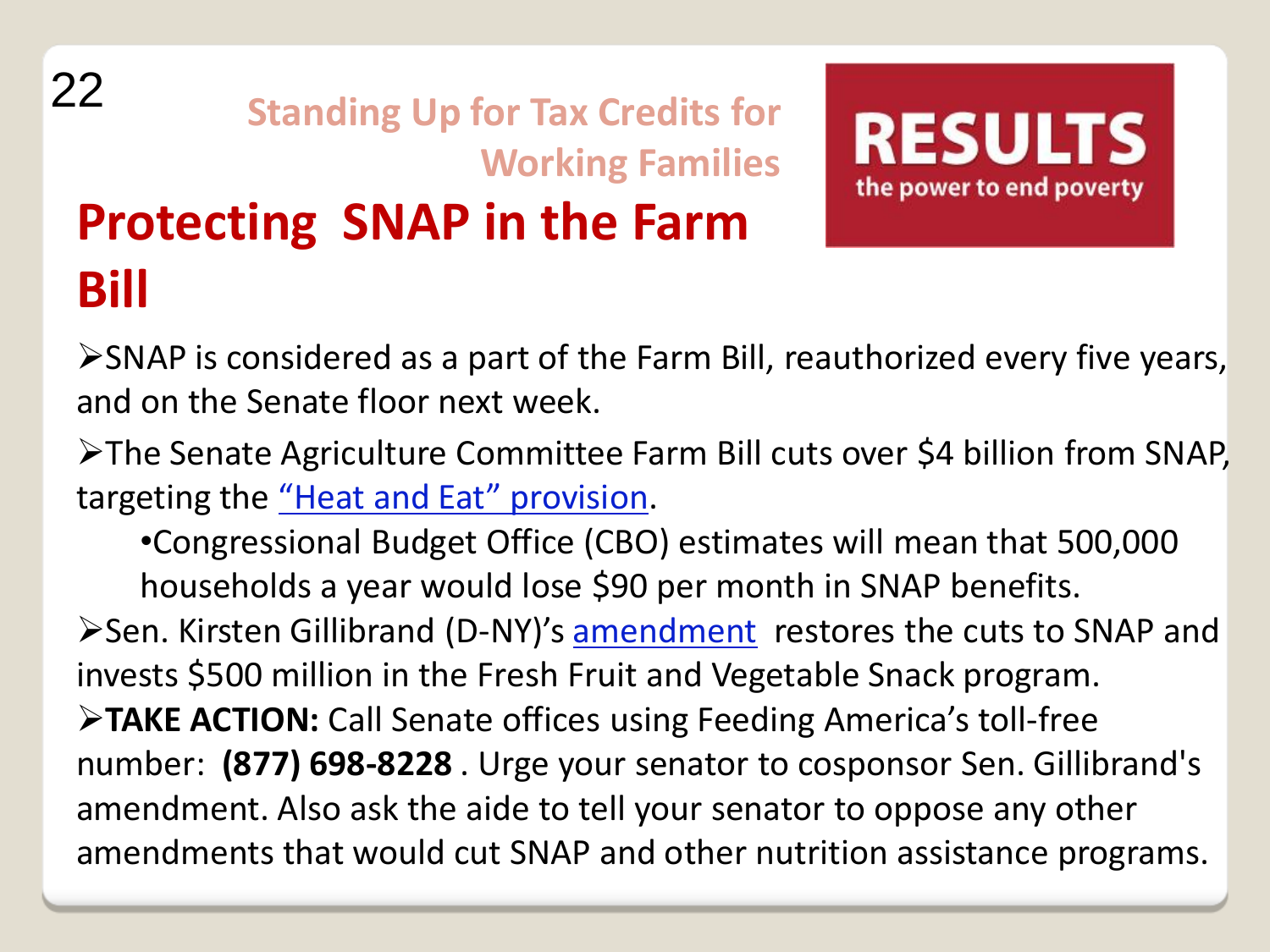



# **Roll Call**

- 1. How many people are in the room?
- 2. How many letters to your representatives and senators on protecting low-income tax credits will you send this month?
- 3. How many new people will you reach out to and connect them with RESULTS?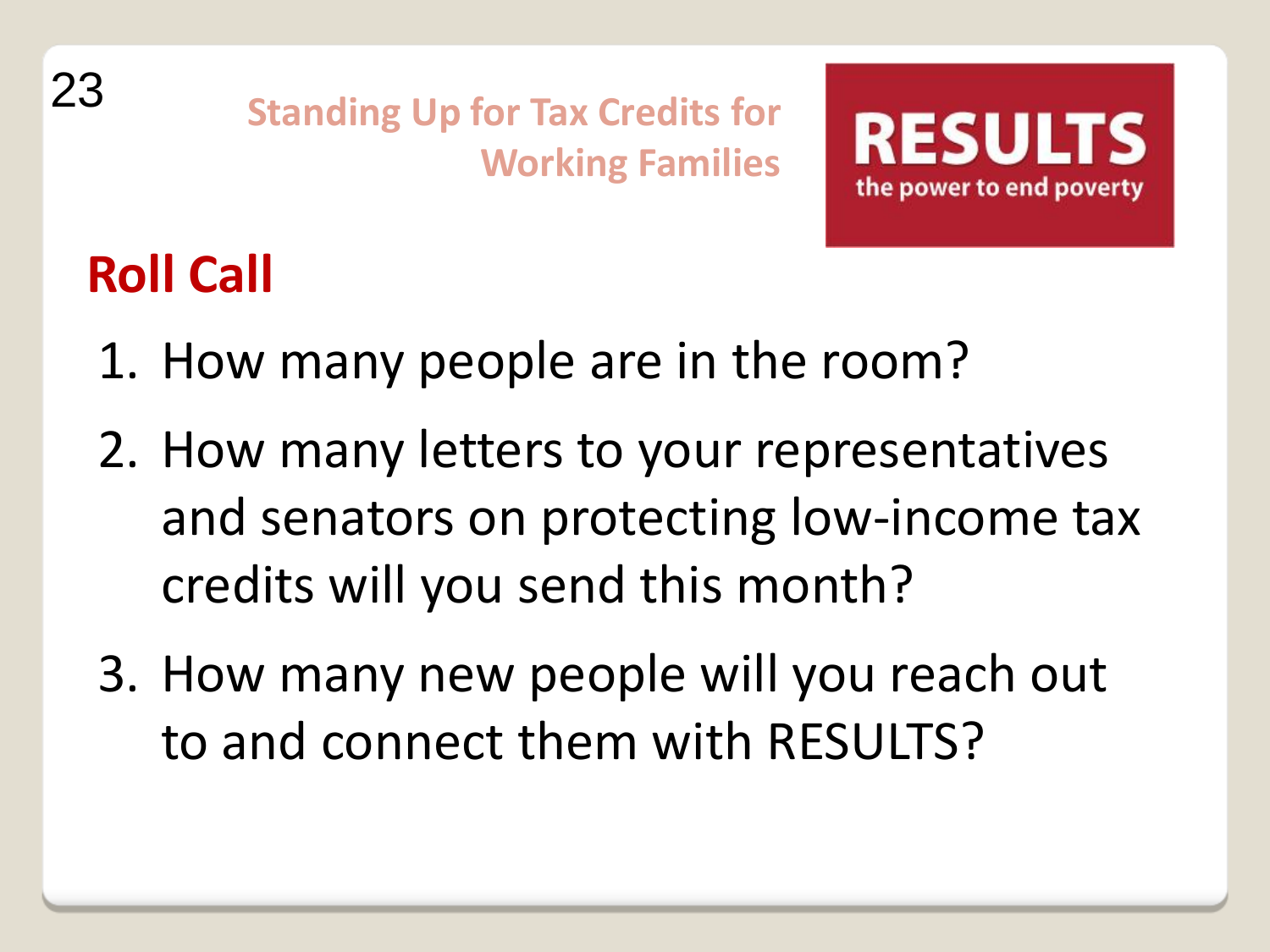

#### **Announcements**



- International Conference: **[Register today!](http://www.results.org/events/IC_2012/)** Remember, the registration goes up after June 15.
- If you're attending the International Conference, **please contact Meredith to set up a "lobby prep" call with your group** before you come to DC ([dodson@results.org;](mailto:dodson@results.org) (202) 783-7100, x116) .
- RESULTS will be **connecting groups with young leaders** coming to the conference.
- We also invite you to run or walk (or just cheer on) with members of RESULTS staff for the **Crystal City Twilighter 5K race at the International Conference**  (near the conference hotel immediately after the Conference Kickoff Meeting on Saturday, night July 21). It'll be lots of fun and you can it to finish out your Friends & Family efforts by inviting people to donate to your race. We'll have an online fundraising webpage to help you (coming soon). Contact Cindy Levin at [clevin@results.org](mailto:clevin@results.org) if you'd like to participate.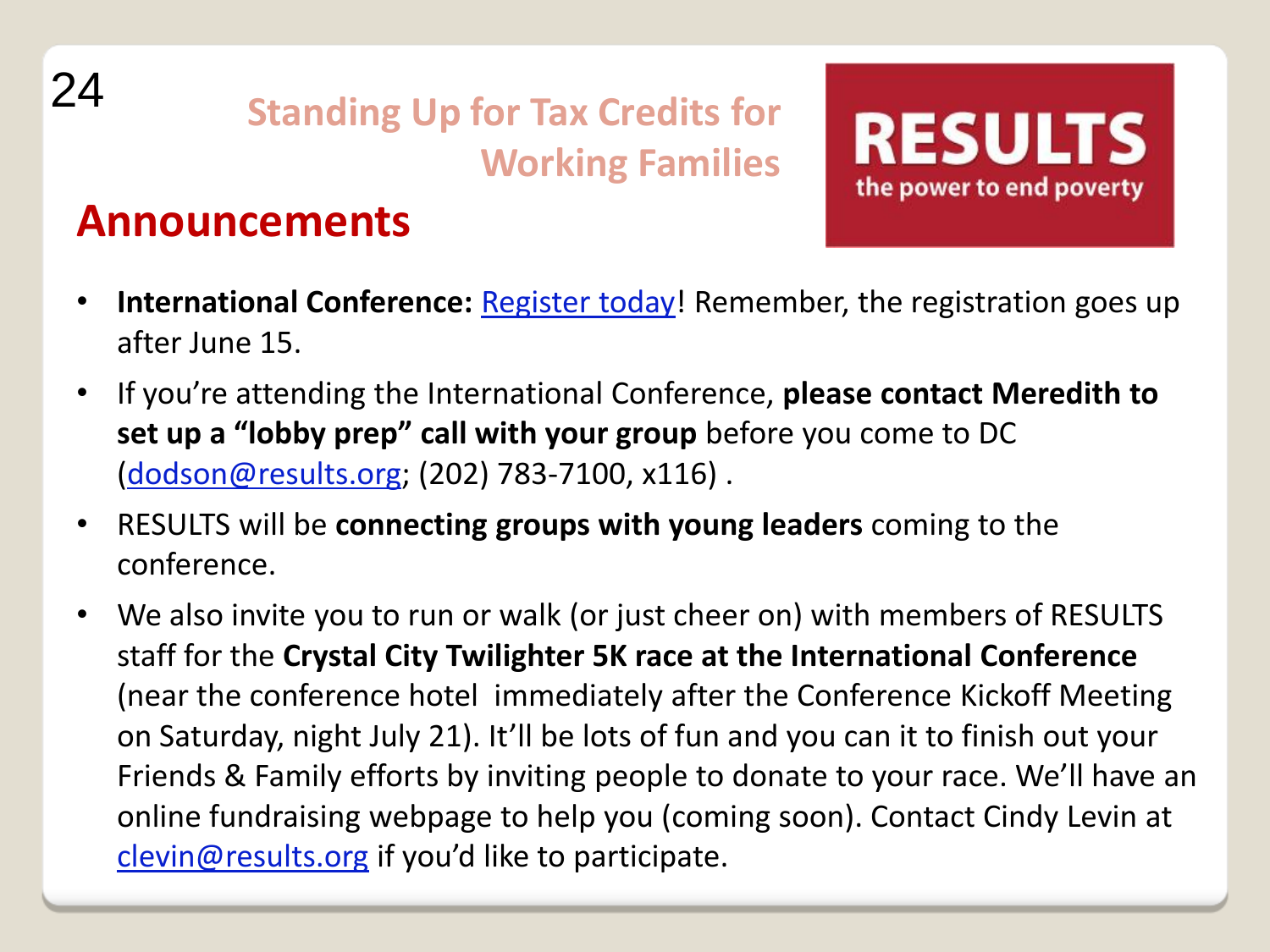



#### **Announcements**

- Don't forget to take your list of contacts and begin reaching out to them. Again, a great first step is simply asking them to attend a **RESULTS Introductory Call.** The next call is this **Friday, June 15 at 1:00 pm ET***.* People can register at [http://tinyurl.com/RESULTSMeetandGreet.](http://tinyurl.com/RESULTSMeetandGreet)
- Our next RESULTS "Free Agents" call for U.S. poverty volunteers is Tuesday, June 19 at 9:00 pm ET. Please contact Jos Linn at [jlinn@results.org](mailto:jlinn@results.org) for more information.
- **Tell us what you thought of today's call!** Take a short survey here: <http://tinyurl.com/JuneCall>.

Next RESULTS U.S. Poverty Call: **Saturday, July 14, 12:30 pm ET**